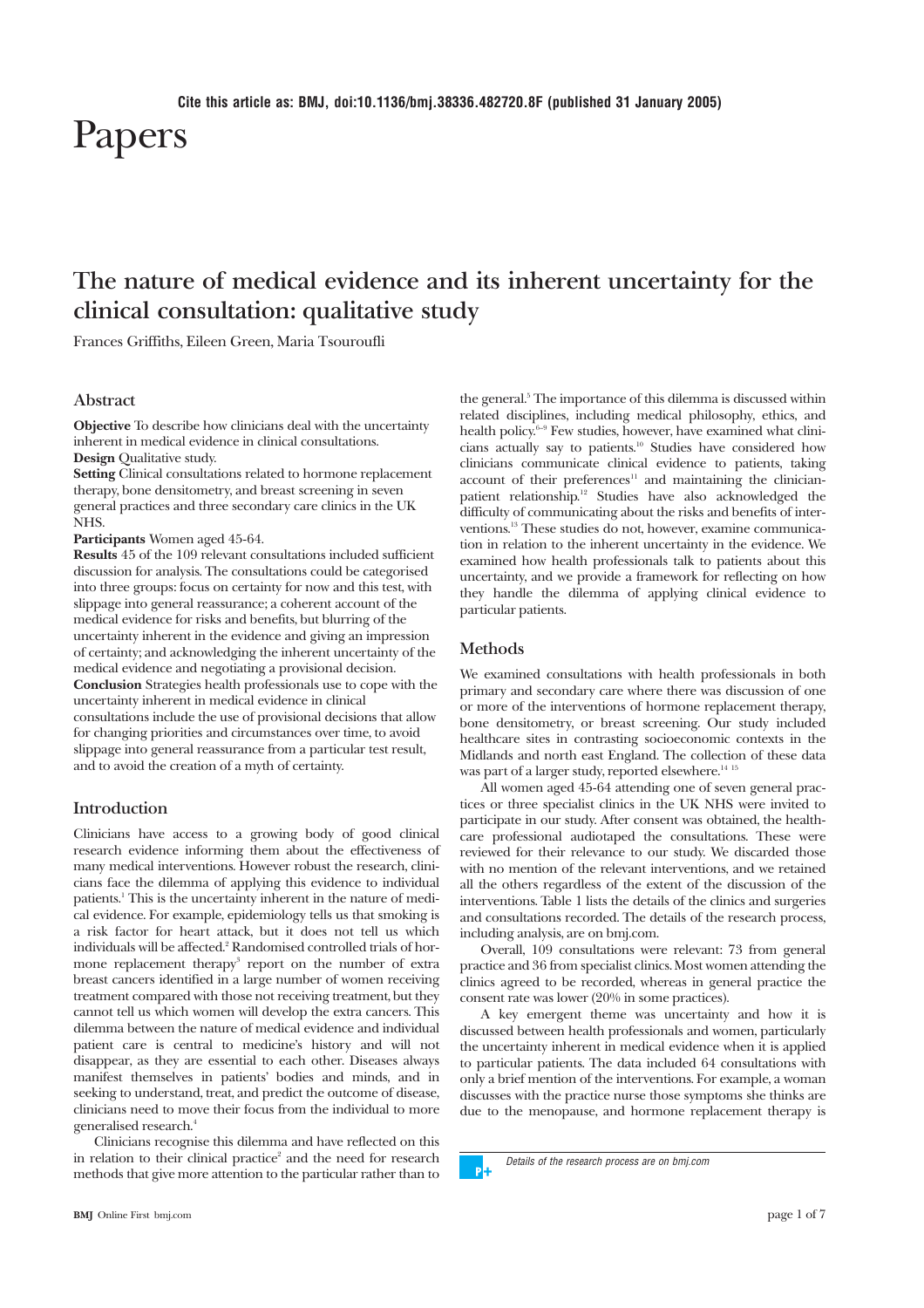**Table 1** Number of consultations recorded between health professionals and women at midlife in which hormone replacement therapy, bone densitometry, or breast screening was mentioned

| Setting, health professional | No of health professionals | No of consultations |
|------------------------------|----------------------------|---------------------|
| General practice 1:          |                            |                     |

| General practitioner        | 3              | 5                       |
|-----------------------------|----------------|-------------------------|
| Practice nurse              | $\overline{2}$ | 3                       |
| General practice 2:         |                |                         |
| General practitioner        | 3              | 9                       |
| General practice 3:         |                |                         |
| General practitioner        | 4              | 6                       |
| Practice nurse              | 1              | $\overline{2}$          |
| General practice 4:         |                |                         |
| General practitioner        | $\mathbf{1}$   | 3                       |
| Practice nurse              | 3              | 3                       |
| General practice 5:         |                |                         |
| General practitioner        | $\overline{4}$ | 10                      |
| Practice nurse              | 1              | 7                       |
| General practice 6;         |                |                         |
| General practitioner        | $\overline{2}$ | 9                       |
| Practice nurse              | $\overline{2}$ | 13                      |
| General practice 7:         |                |                         |
| General practitioner        | $\mathbf{1}$   | 1                       |
| Practice nurse              | 1              | $\overline{2}$          |
| Hormone replacement clinic: |                |                         |
| Consultant                  | 1              | $\overline{2}$          |
| Specialist registrar        | 1              | 3                       |
| Breast clinic:              |                |                         |
| Associate specialist        | 1              | $\overline{2}$          |
| Consultant                  | 1              | $\overline{\mathbf{4}}$ |
| Specialist nurse            | $\overline{2}$ | $\overline{2}$          |
| Bone clinic:                |                |                         |
| Consultant                  | $\overline{2}$ | 11                      |
| Specialist nurse            | 1              | 1                       |
| Radiographer                | 1              | 11                      |
|                             |                |                         |

mentioned only briefly (also see bmj.com). Owing to insufficient data, we did not include these consultations in subsequent analysis. Through a process of discussion and comparison of data, we developed categories for how uncertainty was dealt with in the remaining 45 consultations, which were recorded by 25 different health professionals (nine had more than one consultation in this dataset and of these, three had more than two). The categories were developed as a tool for understanding and reflecting on what was taking place in the consultations. The results of the analysis were presented to three university based focus groups two of doctors and one of patients—which provided feedback on the validity of the categories from their own experience. In further comparative analysis we explored links between how uncertainty was dealt with and the healthcare issues and context.

# **Results**

The extract in box 1 provides an example of how uncertainty owing to the nature of medical evidence was managed within the consultations; the doctor knows what should make a difference to bone density based on medical research, but he does not know what has made a difference for this particular woman.

The three approaches to the uncertainty inherent in medical evidence in the consultations were certainty for now, the coherent story of certainty, and acknowledgment of the uncertainty.

#### **Approaches to uncertainty inherent in medical evidence**

#### *Certainty for now*

The health professionals talked about certainty for now, or for this test—for example, the result of ultrasonography at the time of the procedure. However, they also slipped into general reassurance.

#### *Coherent story of certainty*

The health professionals wove a coherent account of the medical evidence for risks and benefits—for example, a great deal of detail, including estimates of the size of risk, was included in a discussion of hormone replacement therapy for osteoporosis. The way in which this detail was delivered, however, gave an impression of certainty, even though the health professional may have used words implying uncertainty.

#### *Acknowledging uncertainty*

The uncertainty of outcome from using an intervention was acknowledged, including the inherent uncertainty of the medical evidence when applied to individuals. A strategy used to cope with this uncertainty was negotiating a provisional decision.

Most consultations included elements of each of the three categories. In all but four consultations, however, a dominant approach to uncertainty was identified. Of the nine health professionals who had more than one consultation, all except one (specialist registrar) used more than one approach to the uncertainty inherent in medical evidence.

#### **Certainty for now**

Health professionals talked of certainty in relation to the results of the test they had carried out or were planning. Reassurance was given before the results were available, but with the proviso that the results were needed to be absolutely sure. For example, in two consultations women told their general practitioner about changes in their breasts. The women were examined and reassured that their breasts seemed "normal." The women were referred to the breast clinic for further certainty from tests (see box 2, extract 1).

A doctor in the breast clinic (consultation 032) emphasised the need for certainty by saying "obviously we need to know for sure" and arranged a biopsy to try and achieve that. He followed this by saying that "often we biopsy things to prove that they're nothing . . . we get so many surprises, we're sort of duty bound to offer you the . . . chance of biopsy." The type of certainty being talked about is a test result for the here and now—a particular

#### **Box 1: The uncertainty of medical evidence**

A follow up bone density reading shows that the patient is "holding her own"—that is, her bone density is not decreasing. Patient: I'm still on the Didronel, should I continue with it, I, I thought possibly that you might have said come off it now, because I understood that my level was sort of normal for my age now.

Doctor: For your age, that's correct.

Patient: Umm, so I wondered possibly if that's why I was coming to see you today. You'd maybe say I had to come off it, but if you feel that I should continue with it I'm quite happy to do that. Doctor: Umm, as long as there's no problems with it. Patient: If necessary, I don't have any problems whatsoever. Doctor: Umm, okay. My view would be take a belts and braces approach. By that  $\tilde{I}$  mean you've changed your diet, you're doing more exercise, those two things are good for you. Err, taking the Didronel we know now is allowed on a long term basis. Patient: Yes.

Doctor: Err and I am a little uncertain as to which of these three strands, the diet, the exercise or the medication, is making the difference, but something is. (Bone clinic, consultation 054)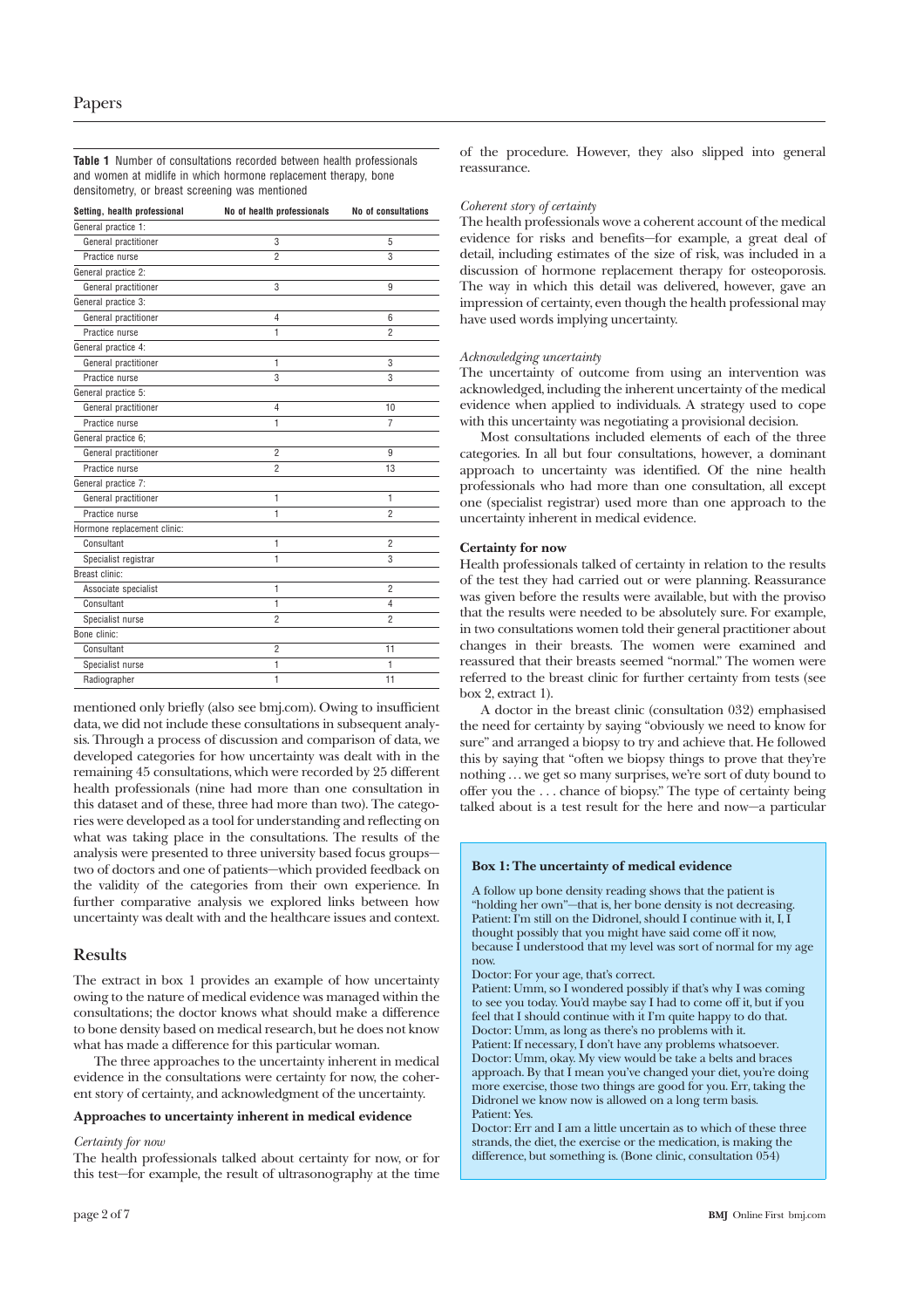#### **Box 2: Certainty for now and this test, with slippage into general reassurance**

#### **Extract 1: Woman mentions changes in her breasts**

Patient: I just kept putting it to the back of my mind and then it was just, I thought well its not, it doesn't feel right you know it was like pulling and I thought hmmm. Doctor: I'll sort you out a review at the breast clinic and then

they'll be able to reassure you fully I'm, I'm sure . . . (General practice, consultation 094)

#### **Extract 2: Woman has ultrasonography of her breasts**

#### *During ultrasonography*

Doctor: Here it is looking very clear that it is an innocent kind of, er, thing. That's why we don't need to do any biopsy.

#### *After ultrasonography*

Doctor: The thing is, it doesn't exclude you to getting something else some other place . . . that's the thing. I can tell about what—what is happening today, and about these ones, which look innocent. (Breast clinic, consultation 003)

piece of tissue at this time. The mention of surprises indicates uncertainty, but only until the results of the biopsy are known.

In the second extract in box 2, the doctor talks about certainty provided by the ultrasound result for the breast tissue at this time and then goes on to explain to the woman the limited nature of this certainty. Other consultations in this category did not include such explanation. The health professionals took care to tell the women that the particular tissue examined was normal, but followed this up with a reassuring phrase which was rather general—for example, "it's perfectly normal, you're alright" (consultation 031).

#### **Coherent story of certainty**

In some consultations, the health professional wove an account or explanation for the woman that was coherent, almost as a story. The intention seemed to be to provide information and explanation so that the woman could make her own decisions, although the overall tenor of the consultations was in favour of the intervention. In some of the consultations a great deal of detailed information was provided, including numerical estimates of risk and explanations of uncertainty. From the way women responded, however, it seems this formed an unfocused backdrop for their decisions.

In box 3, extract 1, both the doctor and the woman seemed to struggle with the uncertainty inherent in medical evidence. The doctor actually contradicts himself in the process of trying to provide a coherent account of the risk of osteoporosis. The woman also struggles to understand how the evidence applies to her. At one point the doctor links his explanation to the experience of the woman's mother, a reality they both know about. However, most of what the doctor says is drawn from evidence based on populations (much of this detail has been removed for brevity). The impression this creates is one of certainty about how the evidence applies to this particular woman despite the doctor using words and phrases that include uncertainty and probability. The doctor creates a myth about the certainty of the evidence for this woman.

Consultations in general practice tended to be shorter than those in specialist clinics, with less detail given of the risk and benefits. Some general practitioners expressed certainty about the effect of hormone replacement therapy. For example, in discussing hormone replacement therapy (consultation 008) a patient says "I don't really want to come off it, if it's not doing any harm." To which the doctor replies "Not, not any harm at all." In box 3, extract 2, a different general practitioner gives quite a lot of information about the risks and benefits of hormone replacement therapy and the different factors to be weighed up for different individuals. However, the tenor of the consultation is of weaving a coherent account that indicates that it is possible for each individual to work out what is best for them with some certainty.

#### **Approaches to acknowledging uncertainty**

In box 4, extract 1, the woman is concerned about the new evidence about hormone replacement therapy. She has concluded that the risks are small. The general practitioner backs up the woman's assessment of the risk and also explains the difficulty of applying population evidence to an individual: "It's very difficult to know whether if something happens to you whether it's this or more likely whether it would have happened anyway." It then becomes clear that for the woman having energy for her "young lad" is important to her and given priority over the medical risk. A provisional plan is made whereby hormone replacement therapy will be used for now but then reviewed. It is through this provisional approach that the woman and doctor have achieved some integration of future risk from the intervention including the uncertainty inherent in the medical evidence, with how things are for the woman in the current time and place.

In another consultation (box 4, extract 2) there is agreement of a provisional plan for a reduction in the dosage of hormone replacement therapy, a suggestion that came from the woman. This plan integrates the concern about future risk from the therapy with the woman's experience of symptoms, so linking across the gap between the medical evidence and the woman's individual experience.

In a consultation with a practice nurse (box 4, extract 3) the risks of hormone replacement therapy are discussed and the woman describes feeling well. The nurse explains the risk of breast cancer, weaving a coherent story of the risks and benefits. The woman introduces the idea of a provisional decision "by then I might be okay we'll just have to wait and see." They agree on continuing the therapy for now, aware of the potential risk and of the good quality of life for the woman.

In another consultation (005) the doctor tells a woman who has been receiving hormone replacement therapy for six years for relief of symptoms, has a family history of breast cancer, and has annual mammography, that her risk of breast cancer is going up: it is about "weighing the two up," "it becomes personal choice." The woman says "Will anybody sort of say 'hey' at a certain point? Or will that be up to me?" The doctor says "I think what you'll find is that there'll be conversations like this once in a while," indicating that the decision is a provisional one.

#### **Use of the different approaches**

Analysis of the consultations by role of the health professional and type of healthcare setting indicates a link between the approach used for the uncertainty inherent in medical evidence and the healthcare site (table 2). Certainty "for now" was found in the breast clinic. Weaving a coherent story of certainty predominated in the hormone replacement therapy clinic and bone clinic. General practice used all three approaches. The pattern of approach became clearer when explored in relation to the health concern discussed in the consultations (table 3). In all consultations where there was concern about a breast problem, health professionals used the approach of certainty for now with slippage into general reassurance. Where the result of bone densitometry and subsequent management was discussed, which in some consultations included use of hormone replacement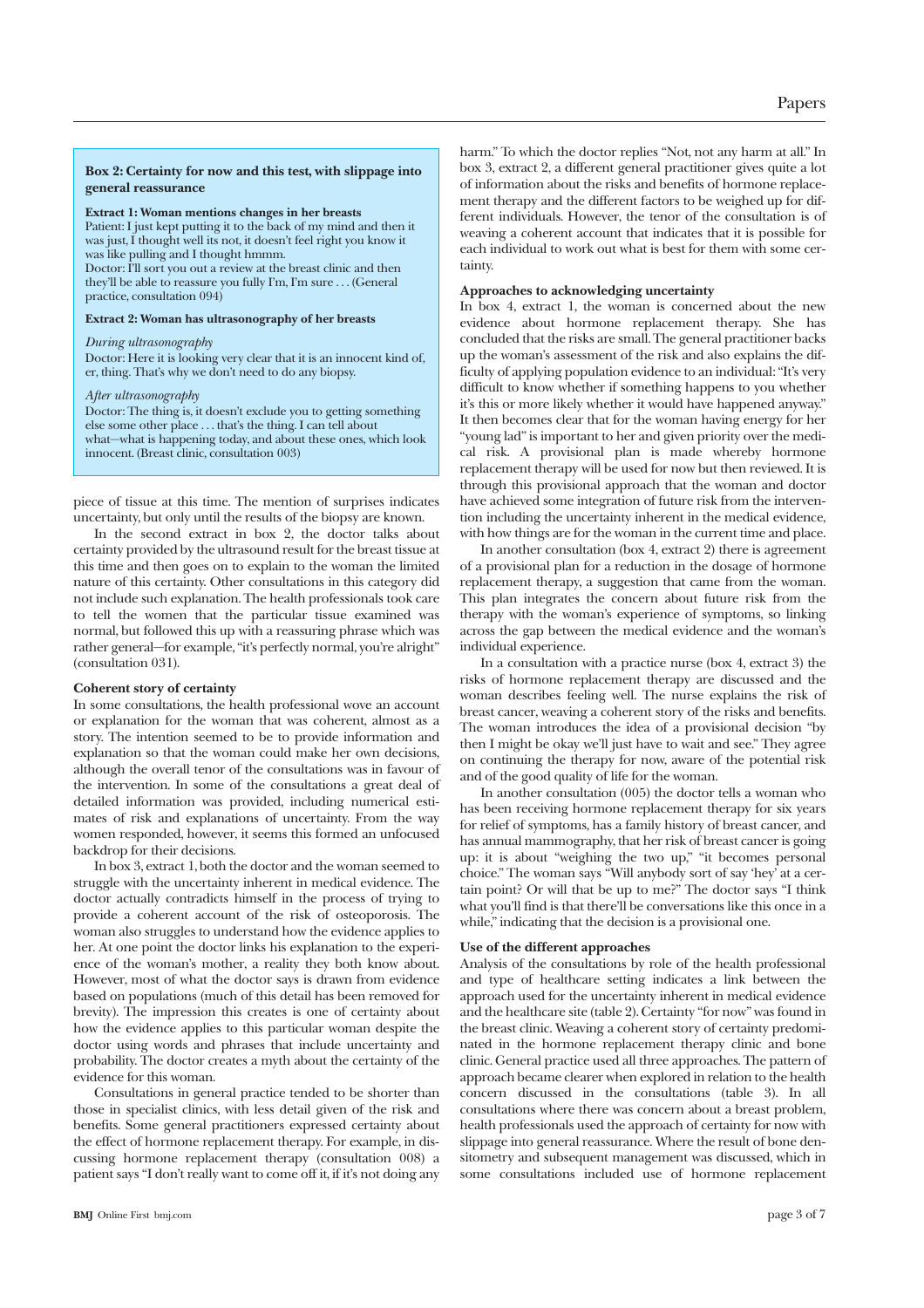#### **Box 3: Weaving a coherent account of the medical evidence for risks and benefits, but with blurring of the uncertainty inherent in the evidence and an impression of certainty**

**Extract 1: Consultation after bone densitometry**

Doctor: Your bone mineral density is following the course you would, we would expect.

Patient: Right.

Doctor: It is going down, you would expect that at this point in the menopause.

Patient: So it's not abnormal then or anything?

Doctor: It's not abnormal. (The woman's mother has osteoporosis. The doctor explains:)

A woman with a close female relative has 30% chance of having osteoporosis just 'cos you know they're related . . .

(The doctor then suggests she considers taking calcium and vitamin D and taking hormone replacement therapy. The woman says "I've

never really been very keen on HRT." The doctor then examines her and continues:)

With the constant, bone loss starts just round the very beginning that the hormones start to change, what we call the perimenopause and then you're likely to lose bone well totally predictably to lose bone for about 10 years after the menopause so it will start to gradually come down. At the moment the results are normal, you have normal bone mineral density but err after about 10 years it's going to drop into the below normal range, you can't be certain, but it's predictable, err, and it's obviously what's happened to your mum . . .

(A further detailed explanation followed of the role of hormone replacement therapy, its benefits and risks, including numerical expressions of risk, with the woman saying little until the doctor says:)

Effectively the choice is yours.

Patient: Right.

Doctor: Err, it doesn't suit everybody, really the only way to know if it's going to suit you is to try for a time.

Patient: Mmmh, do you really think that I need to be on it then?

Doctor: Err.

Patient: Do you think that if I don't go on it I'm going to end up more with osteoporosis.

Doctor: I think you'll continue, you will continue to lose bone, it's quite a difficult decision to take because you're decision now, really you're trying to take a decision now to improve your health when you're in your 70s and 80s with osteoporosis.

(The doctor explains further. The consultation ends with the doctor saying:)

Anyway the choice is yours.

Patient: All right thank you for your time. (Bone clinic, consultation 001)

#### **Extract 2: Woman mentions tiredness**

(The doctor inquires about menopausal symptoms and after some discussion the woman asks:)

With HRT, can't you only go on that for so long, and then they take you off? Am I wrong?

Doctor: What happens with HRT is . . .

(The woman laughs)

Doctor: Right HRT . . . whilst you've got your own hormone you don't need HRT, so your bones are being protected by your natural hormone. Um, and HRT you get benefit from for your bones, for your heart point of view, from lots of different points of view. Now the longer you're on HRT from the bones point of view, the better. The problem is the longer you're on it from your breast point of view, people worry about the increase in breast cancer.

Patient: Mmm.

Doctor: And so what they try . . . it's a balance of risks. So you take everybody individually. So somebody who has, a, a, wor ...aconcern about breasts, maybe family history of breast cancer or something like that, you may be a bit more cautious on that side, but if somebody's got a dreadful history of thinning of the bones, and osteoporosis you sort of have to weigh that up, don't you. So you'd say "oh well perhaps you . . ." you know. So everybody's individual, you weigh it up individually. The basic thing is that if you're on HRT for, say, 10 years, say, there is definitely an increase in risk of breast cancer. At five years, less so. Seven-and-a-half, it . . . what . . . up to five years is thought to be fairly safe. So what ... that, that's where this business about "you can only be on it a certain length of time." Patient: Mmm.

Doctor: I've actually got ladies that have been on it 15 years. And are very very happy with it. I mean they wouldn't stop it because it makes . . . it keeps them well.

Patient: Mmm.

Doctor: So you, what you do is you balance up that good you're getting from it, with the downside.

(The consultation continues, returning to consideration of the woman's tiredness. Hormone replacement therapy is not prescribed, but the woman is asked to think about it as a possibility for the future.) (General practice, consultation 025)

therapy, most of the consultations used a coherent story of certainty. In the one consultation on this health issue that did not use this approach, further test results were awaited. A coherent story of certainty was also used for consultations where hormone replacement therapy was initiated for other reasons. The health issues were discussed in specialist clinics and in general practice and by both doctors and nurses.

When reviewing the use of hormone replacement therapy or restarting therapy after a break, acknowledging uncertainty predominated. Some health professionals, however, wove a coherent story of certainty (see table 3). The consultations on this health issue were all recorded in general practice. No pattern was apparent linking the category of the consultation and whether

the review was initiated by the woman or by the health professional.

# **Discussion**

To achieve good communication between health professionals and patients, health professionals need strategies for coping with the dilemma of applying medical evidence to individual patients. These strategies could include using provisional decisions that allow for changing priorities and circumstances over time, avoiding slippage into general reassurance from a particular test result, and avoiding the creation of a myth of certainty.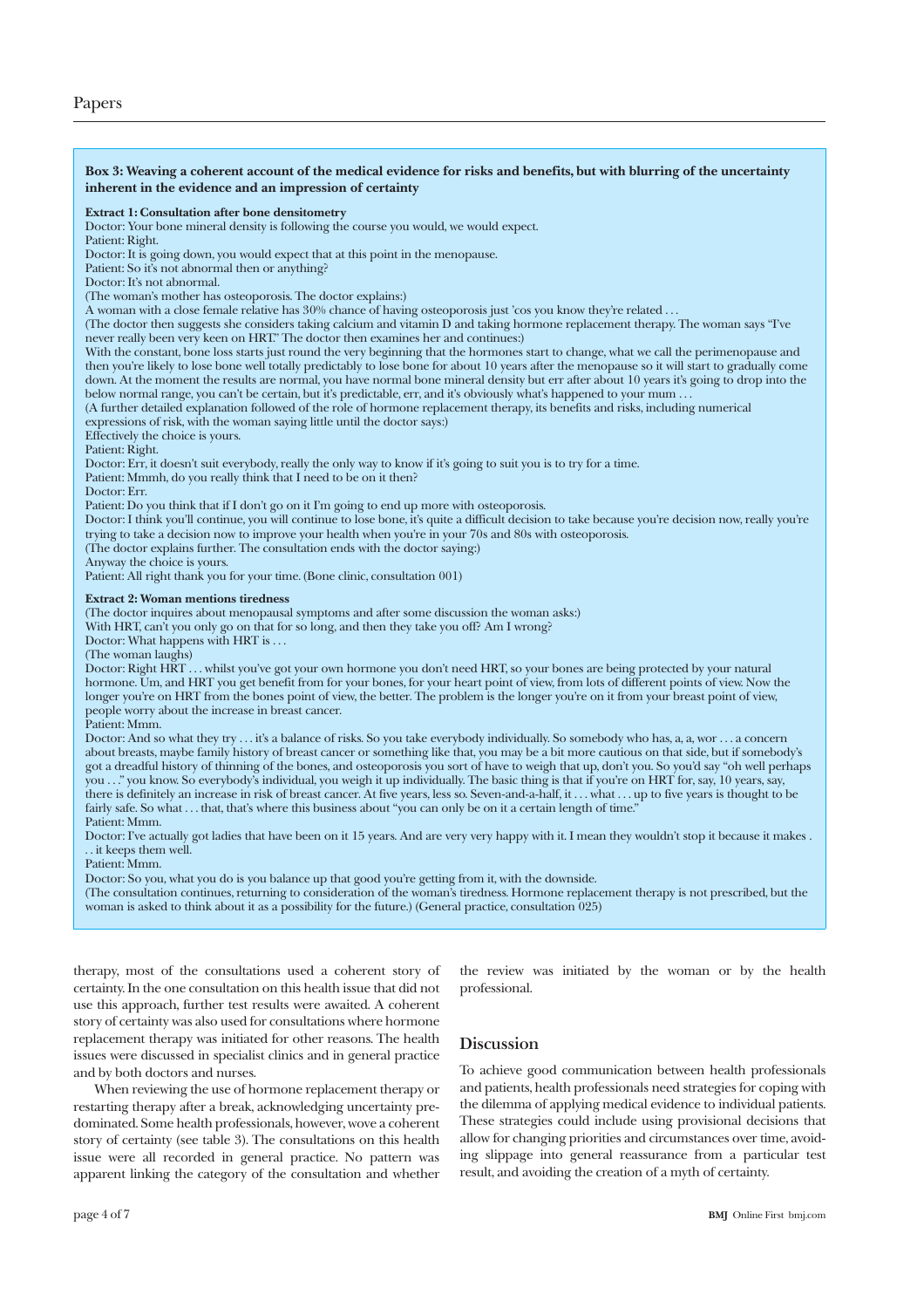#### **Box 4: Acknowledging the inherent uncertainty of the medical evidence and negotiating a provisional decision**

#### **Extract 1: Woman is concerned about taking hormone replacement therapy**

Patient: I've been having 'em, HRT patches and in the middle of the year there was a new finding.

Doctor: Right, the scare.

Patient: Right, so when they've finished I thought, I'd try to do without them.

Doctor: Right.

Patient: And I've been considering it and considering it—what I want to know is do you think—what's your opinion on it—when we talked about—when we talked about it earlier we weighed up all the pros and cons.

Doctor: Yes. Yes.

Patient: Is there a history of cancer, is there a history of heart problems—no history of cancer—but a history of heart problems so we decided it offered some a sort of protection to—but it seems to have taken a change—and then when I sort of thought about it later the percentage is quite small really isn't it.

Doctor: Yes.

Patient: When we, sort out how many people we're talking about it isn't large so I think that, I think that I'll go ahead with some more. Is that what, is that what you would advise, do you think it isn't—it isn't a big risk.

Doctor: No. It's certainly not a big risk—how long were you been on HRT for?

Patient: Oh not long—less than a year.

Doctor: OK, that's important because there's also risks associated with time that you're on HRT, so basically the longer you're on, the risk goes up, particularly if you're looking at breast cancer, but having said that you're absolutely right, the risk is still very small so any risk that there is only affects a very tiny minority of women and of course it's very difficult to know whether if something happens to you whether it's this or more likely whether it would have happened anyway.

Patient: And I was thinking of the quality of my life as well—my young lad I really need a bit more energy.

Doctor: Well that's important too (laughing).

(The discussion continues and blood pressure is checked. Towards the end of the consultation the doctor says:)

So I'll just give you some more now—and then what we do . . . if you're happy with them you can either come and see one of us or see (practice nurse) in six months for the next lot. (General practice, consultation 072)

### **Extract 2: Consultation to review hormone replacement therapy**

Patient: Err my Estraderm patches, I'm getting a new prescription today, now the last time I saw the nurse, she said this would be my last prescription and I wouldn't be able to have any more.

Doctor: Did she mean because . . .

Patient: Because of my age or something—and I thought well I'll come and see you, because I did funnily enough try to come off patches myself, and I still got very flushed, so I thought I better just pop in and see you while I'm here anyway.

Doctor: Yes, I mean you're 62 and therefore, sort of 10 years beyond a natural menopause but you had a pretty dramatic

menopause—you've had your ovaries taken out.

Patient: Oh I've had all sorts.

Doctor: I guess, she may have been thinking in terms of osteoporosis prevention, in that 10 years would be adequate for that and also as you also will know, a longer term use of HRT is associated with breast cancer, however, if you feel that you'd rather carry on, bearing in mind you know the increased risk of breast cancer.

Patient: Yes.

Doctor: You know the big one, then I don't have any particular problem with this.

Patient: What about after this six months I mean obviously it's—would it—if I only say tried one a week instead of two how would that—or don't you do that with HRT.

Doctor: Well, or else what you could well. I'm just looking to see if they come in 25s—if you put one a week on, you'd be fine for the first half of the week and then . . .

Patient: Sure enough.

Doctor: Yes, they come in 25s so one option might be to draw three months of the 25s to see how you get on.

Patient: Yes, yes.

Doctor: You might find that when you decide to stop you have no hot flushes or you know whatever you got when you last decided to stop. But I think she probably just felt that that she would flag it up about breast cancer. (General practice, consultation 002)

#### **Extract 3: Consultation with practice nurse**

The woman and nurse have discussed the increase in breast cancer risk from taking hormone replacement therapy long term as shown by the US study reported in the media. The woman is feeling well while receiving hormone replacement therapy.

Nurse: But there is still a risk of breast cancer—but there again there is a risk of breast cancer in this age group anyway, but it is increased with long term use of . . .

Patient: Well when you say long term use of ...

Nurse: Long term—10 years plus.

Patient: Oh, I'm getting up to that one now aren't I—8 years isn't it?

Nurse: Yes, that's right—they advise five years, fine, up to 10 years is okay and then to rethink about it.

Patient: Well I mean by then I might be okay we'll just have to wait and see.

Nurse: That's right—blood pressure's fine—but it is something that you've got to be aware of.

Patient: Oh yes, I realise that—yes. (General practice, consultation 083)

We studied how health professionals and women have been dealing with the dilemma of uncertainty inherent in medical evidence in relation to medical interventions focused on women at midlife. These interventions offer prevention, screening, and relief of symptoms, so the results may inform other areas of medicine where the type of evidence base is similar, such as prevention and treatment of chronic diseases. Further research may be needed to examine consultations about acute illness. The recorded consultations include examples where the doctor was attempting to communicate risk in ways that are known to be unhelpful to patients,<sup>16</sup> particularly when weaving a coherent story of certainty. Training in clinical communication, including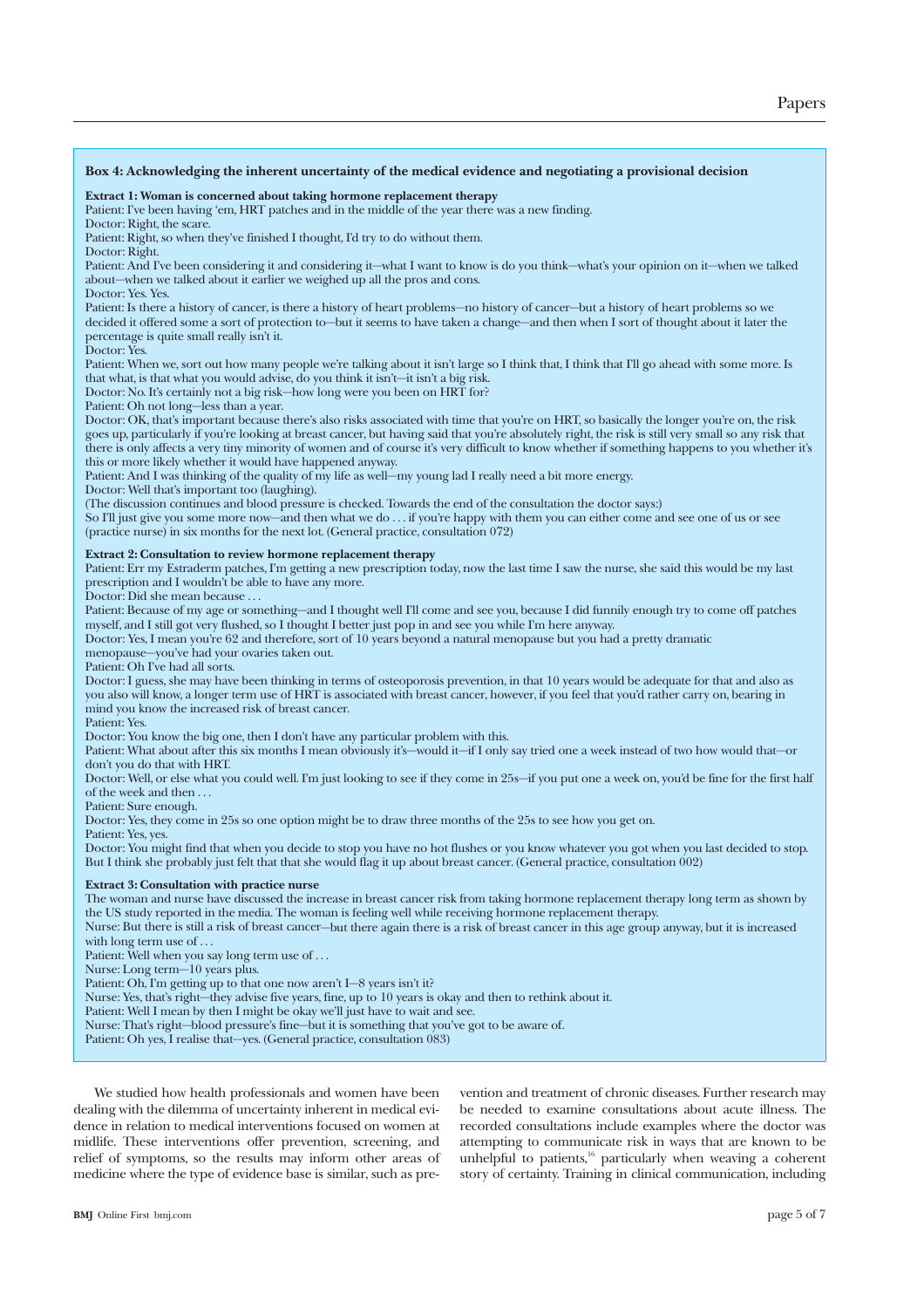| Healthcare setting and professional | Focus on certainty for now and this<br>test, with slippage into general<br>reassurance | Weaving coherent account of medical<br>evidence for risks and benefits, but<br>with blurring of uncertainty inherent in<br>evidence and impression of certainty | Acknowledging uncertainty of outcome from<br>using intervention including inherent<br>uncertainty of medical evidence, and coping<br>with this uncertainty through negotiated<br>provisional decision | Not categorised |
|-------------------------------------|----------------------------------------------------------------------------------------|-----------------------------------------------------------------------------------------------------------------------------------------------------------------|-------------------------------------------------------------------------------------------------------------------------------------------------------------------------------------------------------|-----------------|
| Breast clinic:                      |                                                                                        |                                                                                                                                                                 |                                                                                                                                                                                                       |                 |
| Doctor                              |                                                                                        |                                                                                                                                                                 |                                                                                                                                                                                                       |                 |
| Nurse                               |                                                                                        |                                                                                                                                                                 |                                                                                                                                                                                                       |                 |
| Hormone replacement therapy clinic: |                                                                                        |                                                                                                                                                                 |                                                                                                                                                                                                       |                 |
| Doctor                              |                                                                                        | 3                                                                                                                                                               |                                                                                                                                                                                                       |                 |
| Bone clinic:                        |                                                                                        |                                                                                                                                                                 |                                                                                                                                                                                                       |                 |
| Doctor                              |                                                                                        |                                                                                                                                                                 |                                                                                                                                                                                                       |                 |
| Radiographer                        |                                                                                        |                                                                                                                                                                 |                                                                                                                                                                                                       |                 |
| General practice:                   |                                                                                        |                                                                                                                                                                 |                                                                                                                                                                                                       |                 |
| General practitioner                | $\overline{2}$                                                                         |                                                                                                                                                                 | 8                                                                                                                                                                                                     |                 |
| Practice nurse                      |                                                                                        | 3                                                                                                                                                               | 6                                                                                                                                                                                                     | 3               |
| Total                               |                                                                                        | 19                                                                                                                                                              | 15                                                                                                                                                                                                    |                 |

Table 2 Categories of approaches to uncertainty inherent in nature of medical evidence by role of health professional and type of healthcare setting

how to communicate risk, is important. Many successful models exist for such training. Our research does not suggest a new model, but highlights the importance of including in existing models an awareness of the dilemma involved in applying medical evidence to individual patients and strategies to cope with this.

The health professionals expressed an understanding of the evidence about the risks and benefits of the interventions more or less in line with the prevailing medical consensus at the time. During data collection, however, new evidence on the risks of hormone replacement therapy was published,<sup>3</sup> so the content of some of the consultations would be different with less positive accounts of hormone replacement therapy.17 However, it is the way the accounts of the medical evidence were interwoven that produces the impression of certainty rather than the detail.

The data reveal a danger of creating a myth of certainty around what is inherently uncertain through the way the medical evidence is presented and discussed. This seems to be particularly so when there is a test result, such as for bone densitometry, or where an intervention such as hormone replacement therapy is being initiated. This way of presenting evidence about a medical intervention reinforces the idea of medicine as a precise science independent of context and people with the ability to predict outcome, which has become incorporated into lay models of illness.18 Apparent certainty can be persuasive and can lead to health professionals changing their understanding of the evidence to fit the story they are presenting to the patient. Part of learning to communicate well about risks and benefits of health interventions, and so truly to include patients in decision making, may be to fully recognise the uncertainties inherent in clinical evidence and not to hide this from patients. Health professionals would then stop reinforcing the myth of medicine as a science of certainty and prediction and could work creatively with its uncertainties alongside patients.

In consultations where hormone replacement therapy was being reviewed or restarted, a provisional decision was often agreed. This avoided the danger of further reinforcing the myth of certainty. The women interpreted the medical evidence for their current situation,<sup>19</sup> including their physical symptoms, hopes and fears, social situation, and priorities.<sup>14</sup> They may have been more able to do this at a review appointment as by then they had some experience of hormone replacement therapy. They may also have sought information themselves about the medical evidence, and through this process developed their ability to assess the evidence.<sup>20</sup>

Time is an important dimension in this analysis. The clinicians in the breast clinic struggled to stay with the here and now in their desire to reassure the women. Consultations at the bone clinic and hormone replacement therapy clinic included mention of review of treatment in three, four, or five years. Mention of this time added to the impression of certainty rather than implying something provisional. The use of time, by making provisional plans, was the striking feature of the category of acknowledging the uncertainty. This fits in with reality for women, as their context, experience, and level of risk changes over time. The consultations in this category may provide useful examples of using time in health related decisions for use in the teaching of communication skills, as they show how a conditional decision can be reached and be a satisfactory outcome for a consultation.

Reassurance is appropriate where there are high levels of anxiety, such as in breast clinics (see box 2, extract 1); however, it is also possible to be clear about the temporary and tissue specific nature of the test result. Patients may seek certainty from

|  |  | Table 3 Categories of approaches to uncertainty inherent in nature of medical evidence by health issue |  |  |  |  |  |  |  |  |
|--|--|--------------------------------------------------------------------------------------------------------|--|--|--|--|--|--|--|--|
|--|--|--------------------------------------------------------------------------------------------------------|--|--|--|--|--|--|--|--|

| <b>Health issue</b>                                                                    | Focus on certainty for<br>now and this test, with<br>slippage into general<br>reassurance | Weaving coherent account of medical<br>evidence for risks and benefits, but with<br>blurring of uncertainty inherent in evidence<br>and impression of certainty | Acknowledging uncertainty of outcome from using<br>intervention including inherent uncertainty of<br>medical evidence, and coping with this uncertainty<br>through a negotiated provisional decision |  |  |
|----------------------------------------------------------------------------------------|-------------------------------------------------------------------------------------------|-----------------------------------------------------------------------------------------------------------------------------------------------------------------|------------------------------------------------------------------------------------------------------------------------------------------------------------------------------------------------------|--|--|
| Concern about breast lump or positive screening result                                 |                                                                                           |                                                                                                                                                                 |                                                                                                                                                                                                      |  |  |
| Bone densitometry result and subsequent management                                     |                                                                                           |                                                                                                                                                                 |                                                                                                                                                                                                      |  |  |
| Starting hormone replacement therapy                                                   |                                                                                           |                                                                                                                                                                 |                                                                                                                                                                                                      |  |  |
| Review of hormone replacement therapy or restarting after break                        |                                                                                           |                                                                                                                                                                 |                                                                                                                                                                                                      |  |  |
| Requesting information or referral for screening (mammography<br>or bone densitometry) |                                                                                           |                                                                                                                                                                 |                                                                                                                                                                                                      |  |  |

Table excludes four consultations that were not categorised.